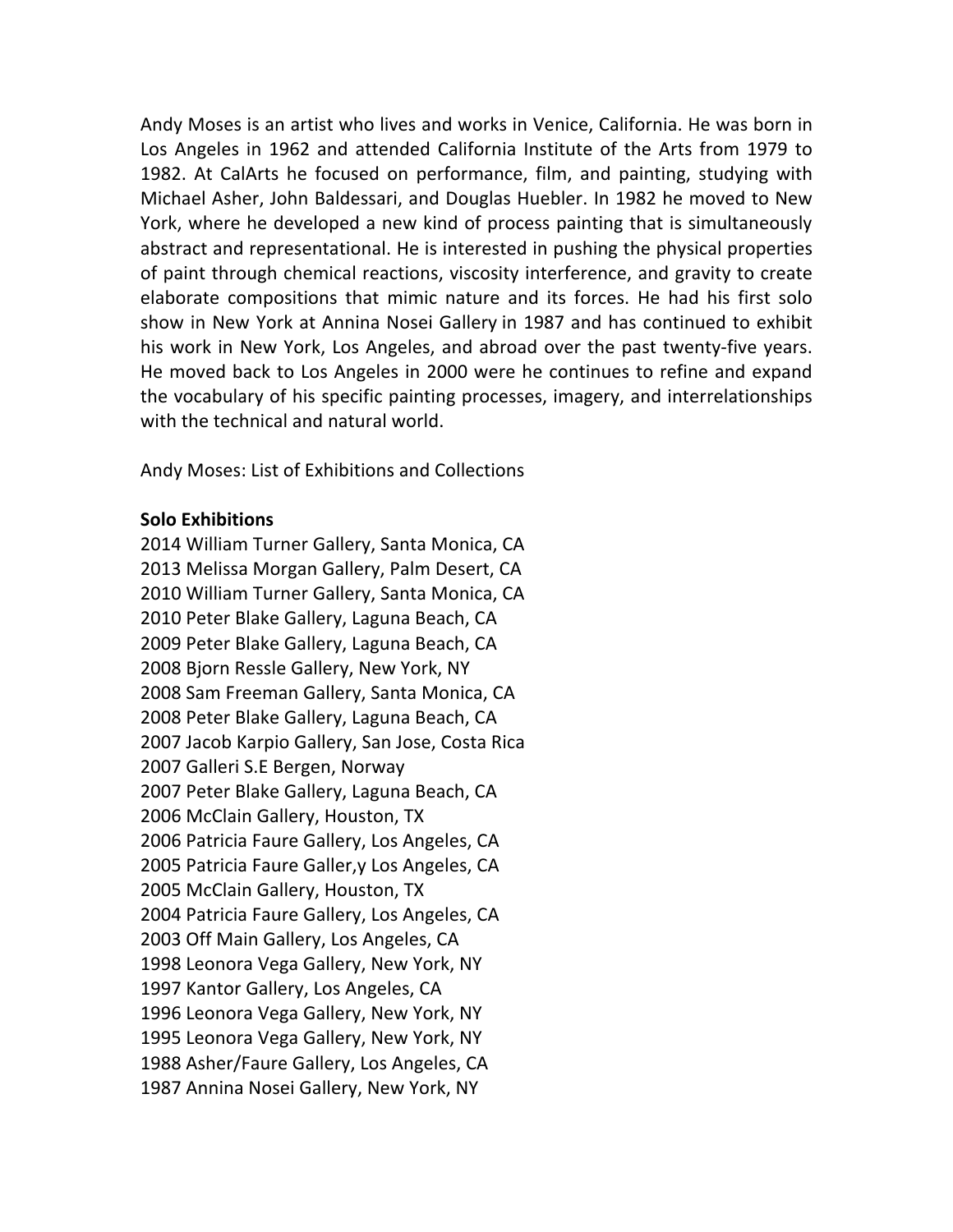1981 California Institute of the Arts Valencia, CA

# **Museum And Institutional Exhibitions**

2012 Carnegie Art Museum, California Art, Oxnard, CA 2011 Frederick R. Weisman Museum of Art, California Art, Malibu, CA 2011 Fondazione Art 1307, Immaterial Spaces, Naples, Italy 2010 Contemporary Arts Center, Elements of Nature, New Orleans, LA 2010 Laguna Art Museum, Collecting California, Laguna Beach, CA 2009 Frederick R. Weisman Museum of Art, Elements of Nature, Malibu, CA 2008 Laguna Art Museum, Recent Acquisitions, Laguna Beach, CA 2008 American Jewish University, Bel Air, CA 2007 Frederick R Weisman Museum of Art, Made In California, Malibu, CA 2006 Frederick R. Weisman Museum of Art, LA Art Scene, Los Angeles, CA 2005 Riverside Art Museum, Flow, Riverside, CA 2003 Frederick R. Weisman Museum of Art, Los Angeles, CA 1988 Newport Harbor Art Museum, Skeptical Beliefs, Newport Beach, CA 1987 Fondazione Michetti Rome, Italy **Selected Group Exhibitions** 2014 LA Artcore, Los Angeles, CA 2013 William Turner Gallery, Skin/Deep, Santa Monica, CA 2013 James Graham & Sons, The Silver Shore, New York, NY 2012 Toomey Tourell Fine Art, New Things We Like, San Francisco, CA 2012 Peveto Gallery, Game On, Houston, TX 2012 Virginia Miller Gallery, Impact, Coral Gables, FL 2012 William Turner Gallery, Ed's Party, Santa Monica, CA 2012 Melissa Morgan Fine Art, Light and Space, Palm Desert, CA 2011 William Turner Gallery, Gleam, Santa Monica, CA 2011 Anita Shapolsky Gallery, Focal Points, New York, NY 2011 Korean Cultural Center, Tarfest, Los Angeles, CA 2010 Metro Pictures, Swell, New York, NY 2010 Peter Blake Gallery, Summer Group Exhibition, Laguna Beach, CA 2010 William Turner Gallery, Material Matters, Santa Monica, CA 2010 Melissa Morgan Fine Art, Palm Desert, CA 2009 Bjorn Ressle Gallery, Winter Salon, New York, NY 2009 Eric Phleger Gallery, San Diego, CA 2009 Deborah Page Gallery, Material Boundaries 2009 Melissa Morgan Fine Art, Inagural Exhibition, Palm Desert, CA 2009 Arena 1 Gallery, Weekend, Santa Monica, CA 2009 Phantom Gallery, Surface of Space, Long Beach, CA 2008 Arts Manhattan, DNA Evolution, Manhattan Beach, CA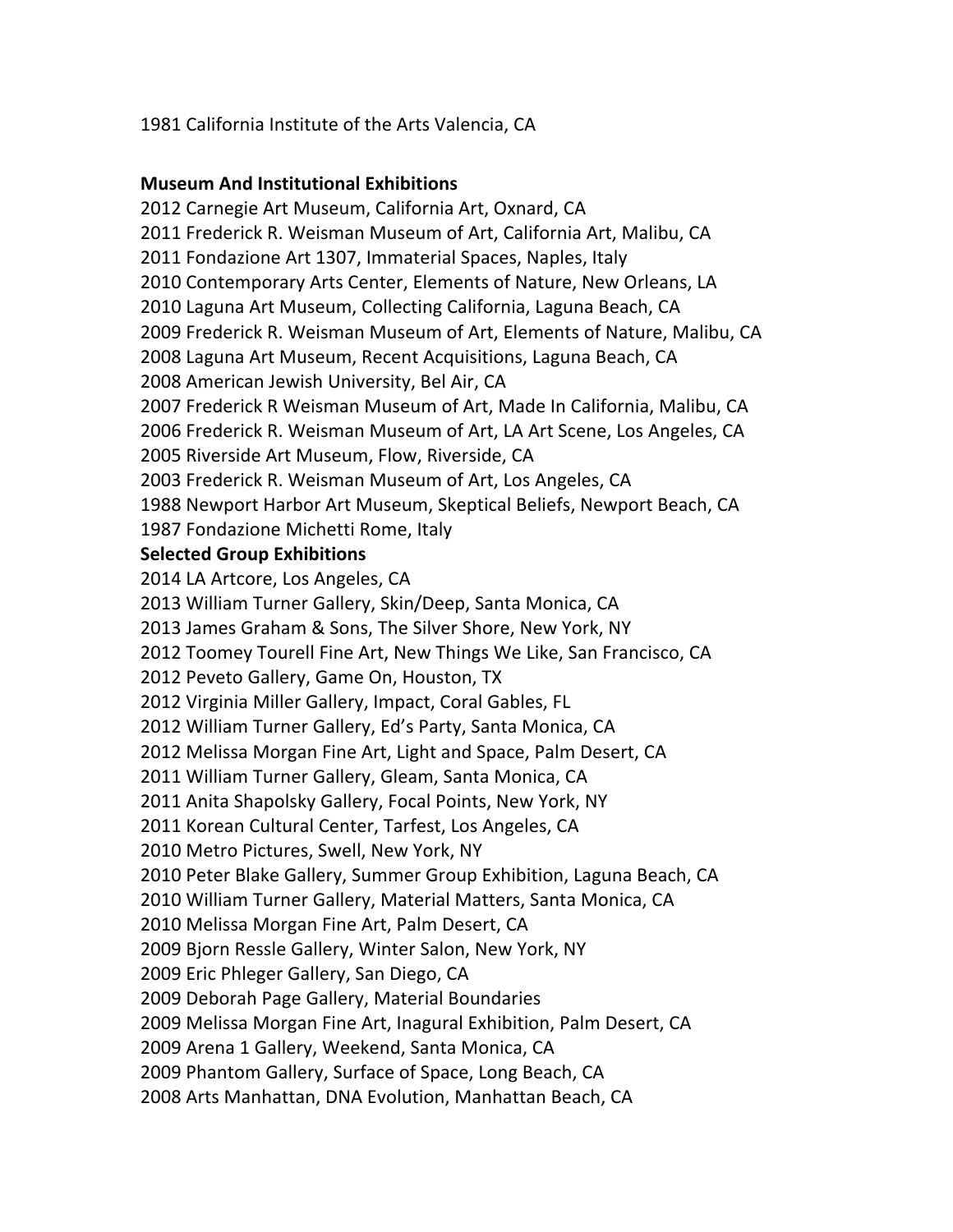2008 Mosseri-Marlio, Zurich, Switzerland 2008 MODAA, Liquid Light, Culver City, CA 2008 Peter Blake Gallery, 15 Years 15 Artists, Laguna Beach, CA 2008 Modern Masters Fine Art, Finish Fetish @ MMFA, Palm Desert, CA 2008 Pharmaka Gallery, Surface of Space, Los Angeles, CA 2007 dba Gallery 256, Liquid Light, Pomona, CA 2007 Peter Blake Gallery, West Coast Abstraction, Laguna Beach, CA 2007 Anita Shapolsky Gallery, Anita Shapolsky Group Show, New York, NY 2007 Arena 1 Gallery, Pink III, Santa Monica, CA 2006 Gallery C, LA Minimalism Today, Hermosa Beach, CA 2006 George Billis Gallery, All in the Family, Los Angeles, CA 2005 Patricia Faure Gallery, Pink, Los Angeles, CA 2005 Berman Turner Gallery, Flow, Los Angeles, CA 2004 Spike Gallery, New York, NY 2004 Virginia Miller Gallery, Coral Gables, FL 2004 Cartelle Gallery, Pink, Los Angeles, CA 2004 Patricia Faure Gallery, White on White, Los Angeles, CA 2004 Atheneum, La Jolla, CA 2003 Gallery C, The Art of Paint, Hermosa Beach, CA 2003 Double Vision Gallery, Double Vision, Los Angeles, CA 2002 Anita Shapolsky Gallery, New Concepts, New York, NY 2002 Arts Manhattan, Close Proximity, Manhattan Beach, CA 1997 Nabi Gallery, To the End and Beyond, Sag Harbor, NY 1996 Millennium Gallery, East Hampton, NY 1994 Cambell Thiebaud Gallery, Lana International, San Francisco, CA 1993 Leonora Vega Gallery, New York, NY 1992 Newspace, Instincts of Intuition, Los Angeles, CA 1991 Hallwalls, Pleasure, Buffalo, NY 1990 Amy Lipton Gallery, New Metaphysical, New York, NY 1990 Marta Cervera Gallery, Matter and Memory, New York, NY 1988 Asher/Faure Gallery, Unstable Universe, Los Angeles, CA 1987 Annina Nosei Gallery, Spacial Effects, New York, NY 1986 Artist's Space, Selections, New York, NY

### **Awards**

1987 Premio Michetti, Fondazione Michetti Italy

### **Institutional Collections**

Fondazione Art 1307 - Naples, Italy Fondazione Michetti – Francavilla Al Mare, Italy